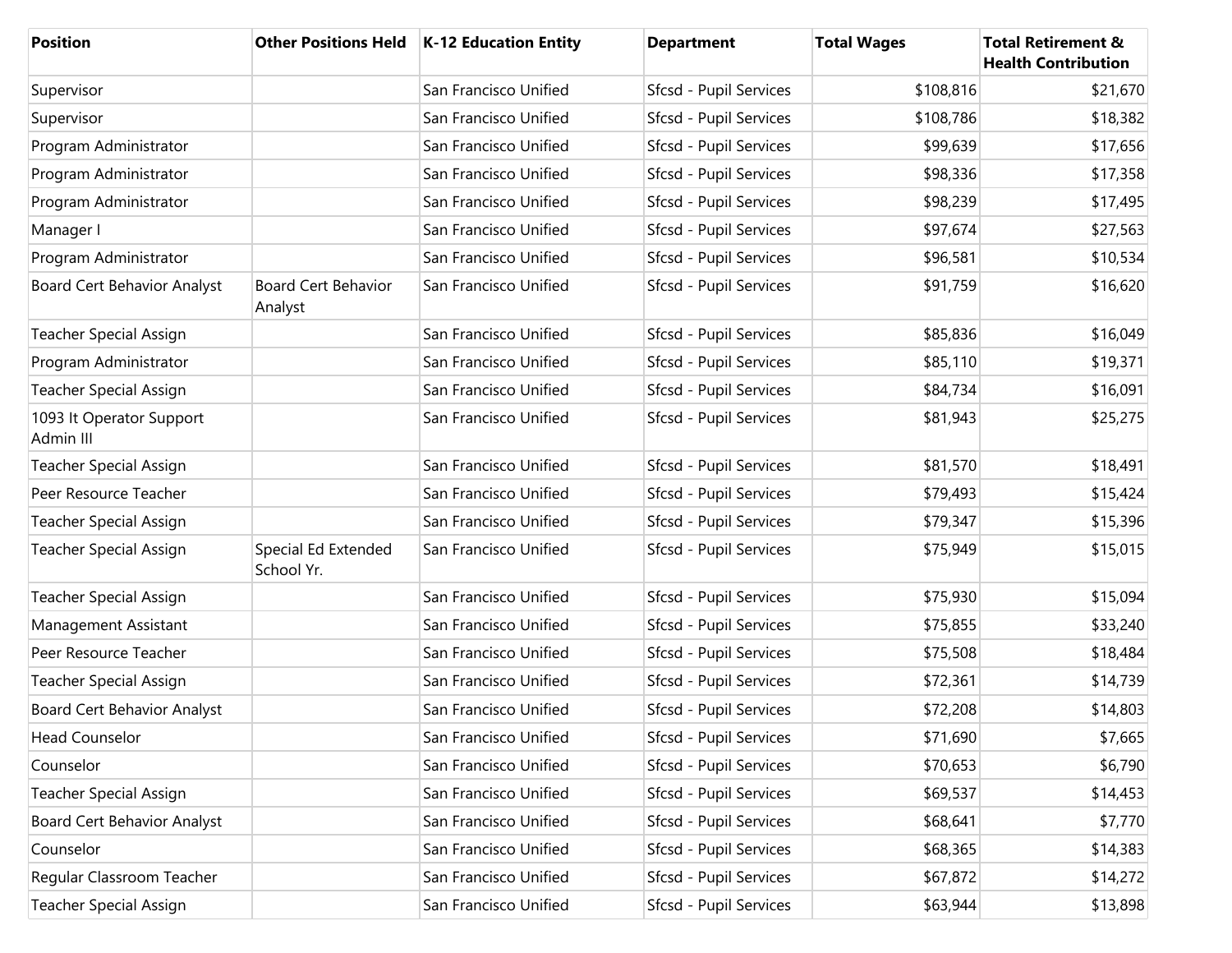| <b>Teacher Special Assign</b>         |                             | San Francisco Unified | Sfcsd - Pupil Services | \$62,441 | \$13,918 |
|---------------------------------------|-----------------------------|-----------------------|------------------------|----------|----------|
| <b>Head Counselor</b>                 |                             | San Francisco Unified | Sfcsd - Pupil Services | \$59,803 | \$13,466 |
| Com Rel Spec Attend: Spanish          |                             | San Francisco Unified | Sfcsd - Pupil Services | \$58,515 | \$10,567 |
| Teacher Special Assign                | Family Liaison -<br>Spanish | San Francisco Unified | Sfcsd - Pupil Services | \$58,210 | \$13,326 |
| Senior Clerk Typist                   |                             | San Francisco Unified | Sfcsd - Pupil Services | \$55,344 | \$27,453 |
| R11 Child Welfare &<br>Attendance     |                             | San Francisco Unified | Sfcsd - Pupil Services | \$55,213 | \$10,424 |
| <b>Teacher Special Assign</b>         |                             | San Francisco Unified | Sfcsd - Pupil Services | \$54,955 | \$10,157 |
| Senior Clerk Typist                   |                             | San Francisco Unified | Sfcsd - Pupil Services | \$54,449 | \$20,440 |
| <b>Teacher Special Assign</b>         |                             | San Francisco Unified | Sfcsd - Pupil Services | \$54,013 | \$13,115 |
| R11S Child Wel & Attend<br>Spanish    |                             | San Francisco Unified | Sfcsd - Pupil Services | \$53,012 | \$10,377 |
| R11 Child Welfare &<br>Attendance     |                             | San Francisco Unified | Sfcsd - Pupil Services | \$51,553 | \$1,140  |
| Com Rel Sp Elem Advisor:<br>Spanish   |                             | San Francisco Unified | Sfcsd - Pupil Services | \$49,212 | \$7,692  |
| Community Rel Spec:<br>Attendance     |                             | San Francisco Unified | Sfcsd - Pupil Services | \$48,725 | \$17,741 |
| Com Rel Sp Stud. Advisor:<br>Multiple |                             | San Francisco Unified | Sfcsd - Pupil Services | \$46,683 | \$10,638 |
| R11 Child Welfare &<br>Attendance     |                             | San Francisco Unified | Sfcsd - Pupil Services | \$45,220 | \$7,692  |
| Parent & Community<br>Coordinator     |                             | San Francisco Unified | Sfcsd - Pupil Services | \$43,537 | \$20,120 |
| Senior Clerk Typist                   |                             | San Francisco Unified | Sfcsd - Pupil Services | \$43,479 | \$7,357  |
| Community Rel Spec:<br>Attendance     |                             | San Francisco Unified | Sfcsd - Pupil Services | \$37,982 | \$7,858  |
| Regular Classroom Teacher             |                             | San Francisco Unified | Sfcsd - Pupil Services | \$35,613 | \$7,036  |
| Com Rel Sp Elem Advisor:<br>Spanish   |                             | San Francisco Unified | Sfcsd - Pupil Services | \$31,916 | \$7,645  |
| <b>Teacher Special Assign</b>         |                             | San Francisco Unified | Sfcsd - Pupil Services | \$30,485 | \$5,851  |
| Com Rel Sp Elem Advisor:<br>Spanish   |                             | San Francisco Unified | Sfcsd - Pupil Services | \$27,174 | \$6,136  |
| Senior Clerk Typist                   |                             | San Francisco Unified | Sfcsd - Pupil Services | \$27,113 | \$14,154 |